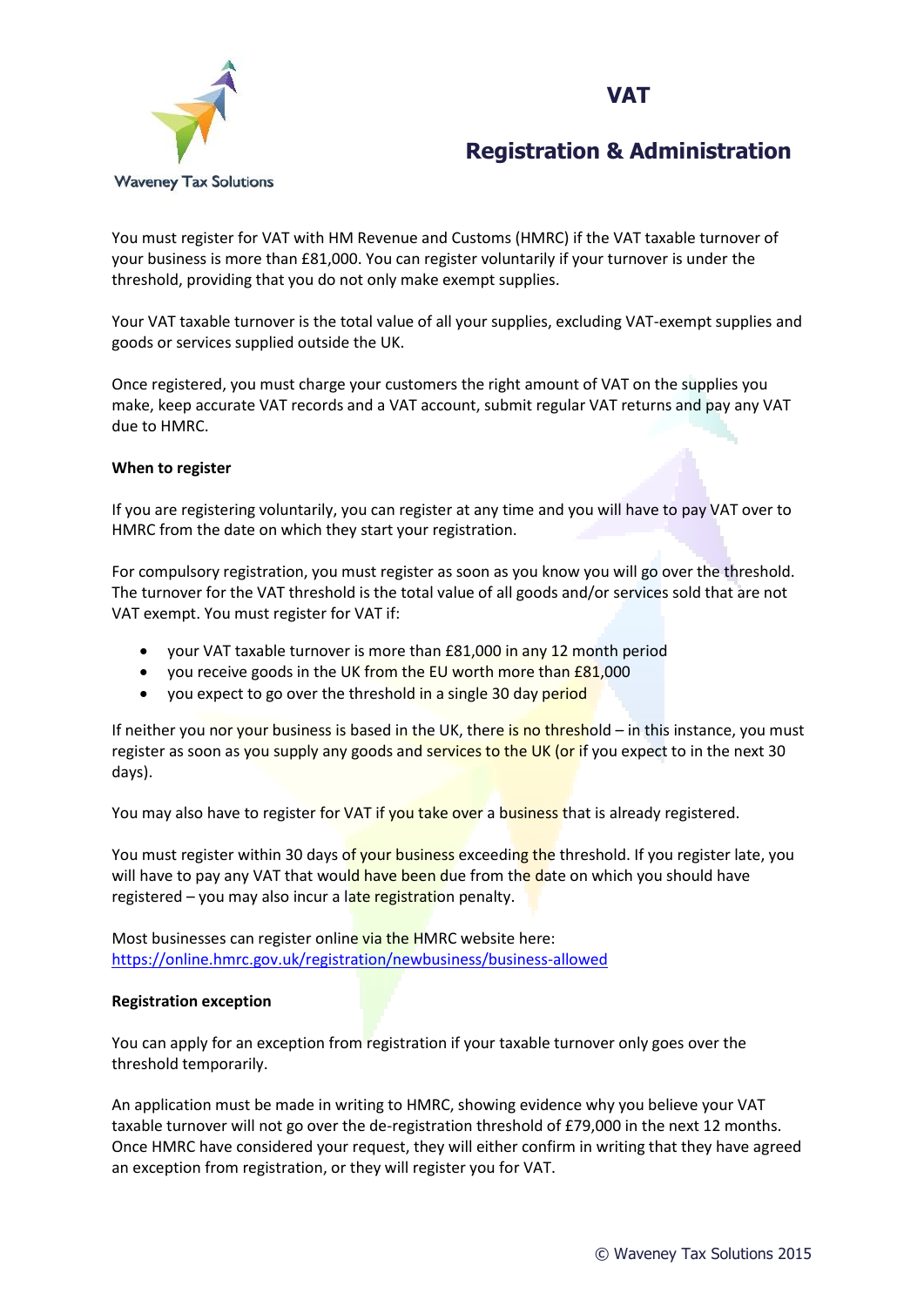



## **Registration & Administration**

### **Reclaim VAT on purchases made before registration**

Once registered, you can reclaim VAT on purchases made prior to registration, providing that the goods or services relate to the business now registered and were incurred for business purposes. The time limits for such a claim are:

- for goods you still have, or that were used to make other goods you still have 4 years from the date of registration
- $\bullet$  for services 6 months from the date of registration

The backdated claim should be made on the first VAT return you submit, being included in Box 4. You will need to have and retain supporting documentation such as:

- invoices and receipts
- descriptions and purchase dates
- details about how the goods or services relate to your business now

#### **VAT Returns**

Most VAT registered businesses submit their VAT returns on a quarterly basis, but there is a VAT Annual Accounting Scheme (see separate guide).

A VAT return reports your total sales and purchases and the amount of VAT you owe, how much you can reclaim and what your net liability or refund is. You must file a return for every VAT accounting period, even if you have no VAT to pay or reclaim. (See our separate guide on VAT record keeping for help with invoice and bookkeeping requirements for VAT registered businesses).

VAT returns must be filed online and as part of the initial registration process, HMRC will create an online account for you.

For quarterly VAT accounting, the **deadline for filin**g each return and paying any VAT due to HMRC is one month and seven days after the end of the VAT period. Payments must be made electronically (eg by direct debit or internet banking) and you must allow time for any payment to reach HMRC by the due date.

#### **Penalties and surcharges**

If you are late filing a VAT return or in settling any VAT due, HMRC will treat this as a default on your VAT obligations and may enter you into a 12 month surcharge period. You may have to pay a surcharge and HMRC will write to you to explain any surcharges they are imposing and what will happen if you default again.

You don't pay a surcharge for your first default and there is no surcharge for the late submission of a VAT return if you had no VAT to pay, or if your payment was made by the due date.